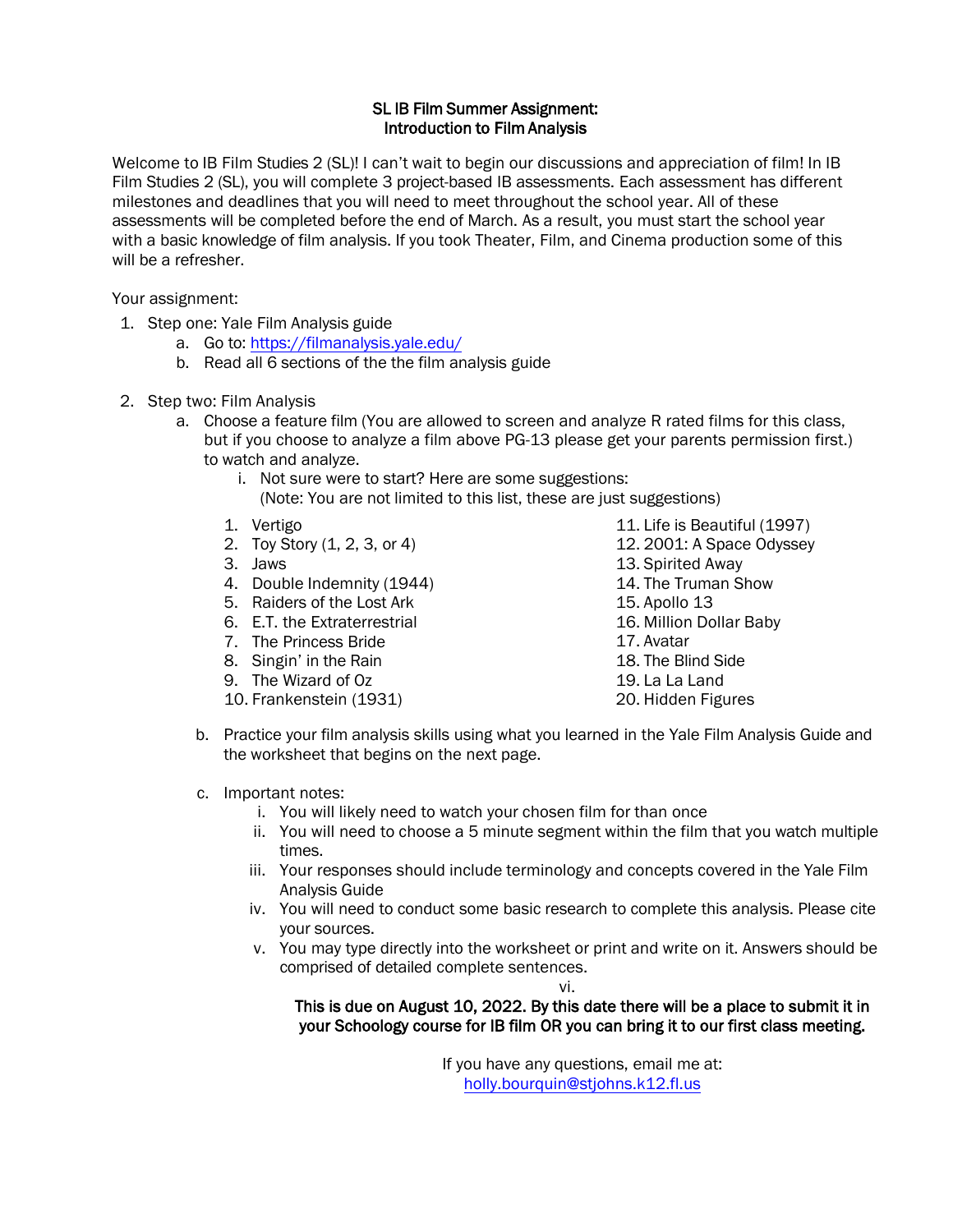Film Analysis

|                                   | Country (where was it produced?) :_____________Genre ___________________________ |
|-----------------------------------|----------------------------------------------------------------------------------|
|                                   |                                                                                  |
| Cinematographer: Cinematographer: | Editor:________________________                                                  |
|                                   |                                                                                  |

As you view films, consider how the cuts, camera angles, shots and movement work to create particular meanings. Think about how they establish space, privilege certain characters, suggest relationships, and emphasize themes. In addition to shot distances, angles, editing, and camera movement, note details of the narrative, setting, characters, lighting, props, costume, tone, and sound. If you chose an animated film you can still answer all of these questions – camera movement, angles, lighting, set, costume, etc. are all created in animation!

- 1. Who is the protagonist? Who is the antagonist?
- 2. What is the conflict?
- 3. What is the theme? (summarize in one sentence)
- 4. How is the story told (linear, with flashbacks, flash-forwards, at regular intervals)
- 5. What "happens" in the plot (Brief description, 3-5 sentences)?
- 6. How does the film influence particular reactions on the part of viewers (sound, editing, characterization, camera movement, etc.)? Why does the film encourage such reactions?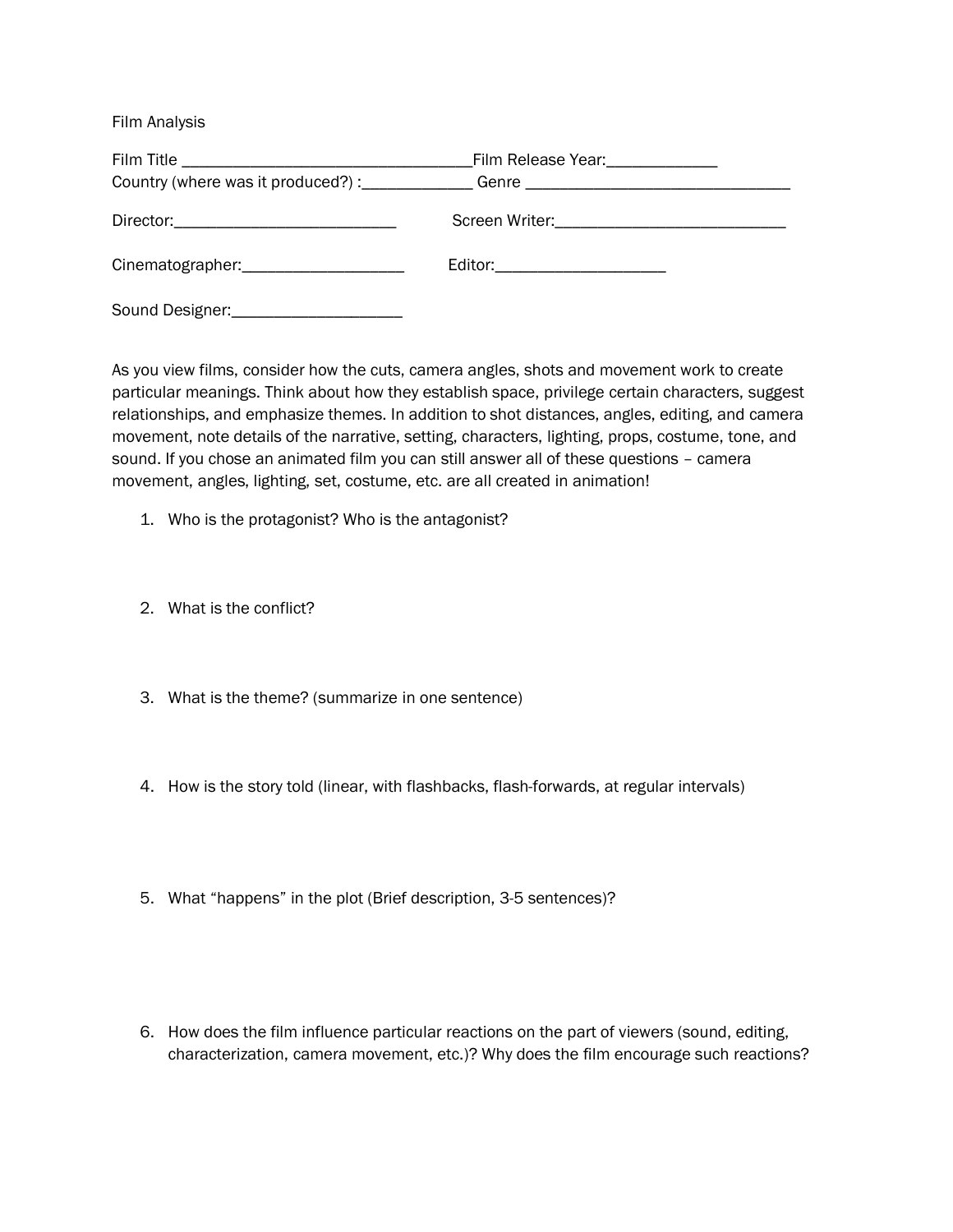- 7. Is the setting realistic or stylized? What atmosphere does the setting suggest? Do particular objects or settings serve symbolic functions?
- 8. How are the characters costumed and made-up? What does their clothing or makeup reveal about their social standing, ethnicity, nationality, gender, or age? How do costume and makeup convey character?
- 9. How does the lighting design shape our perception of character, space, or mood?
- 10. How do camera angles and camera movements shape our view of characters or spaces? What do you see cinematically?

11. What is the music's purpose in the film? How does it direct our attention within the image? How does it shape our interpretation of the image? What stands out about the music?

12. How might industrial, social, and economic factors have influenced the film? Describe how this film influences or connects to a culture?